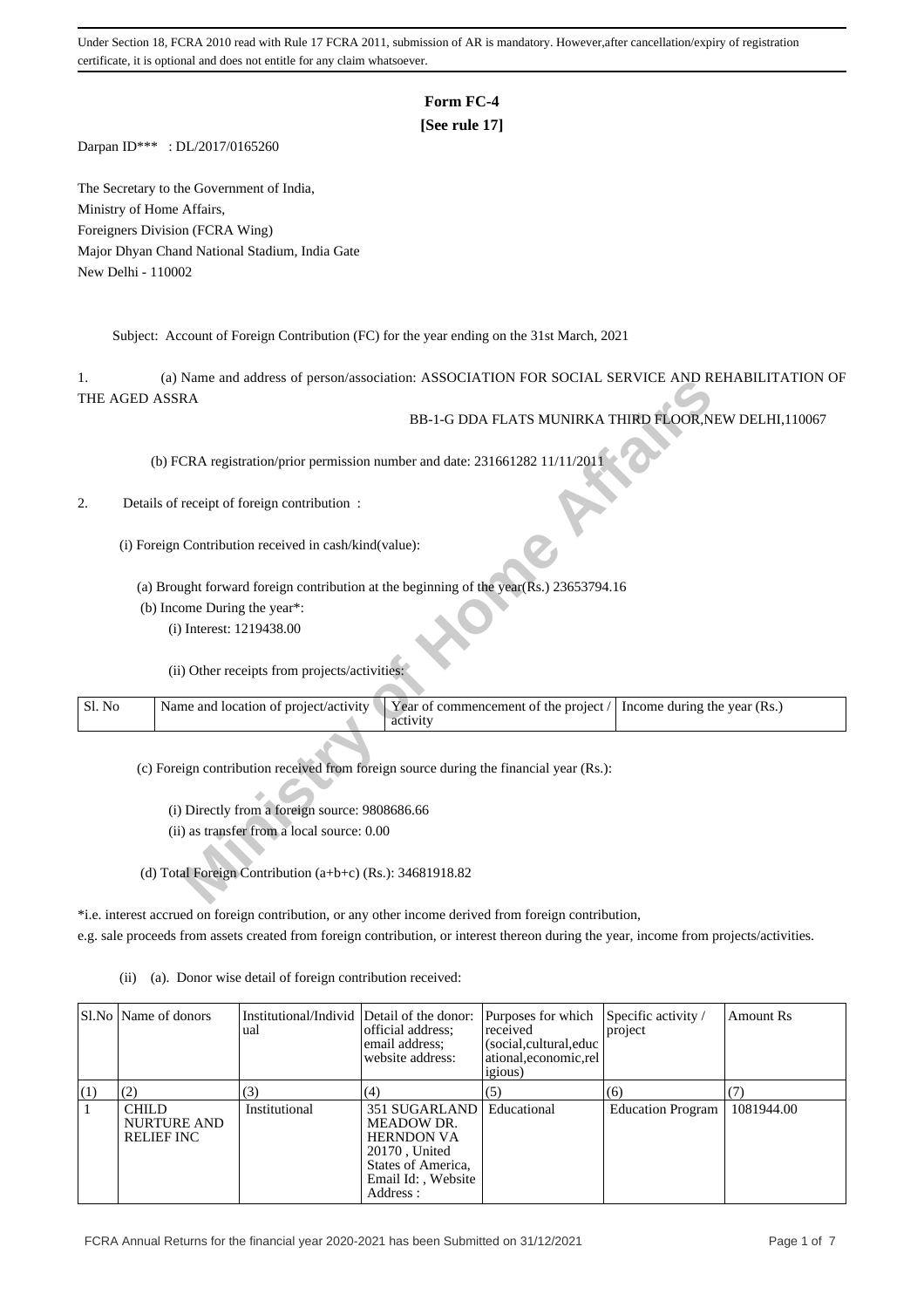|                | Sl.No Name of donors            |                                             | Institutional/Individ Detail of the donor:<br>ual                                                                                                               | official address;<br>email address:<br>website address:                                                                                                   | igious) | Purposes for which<br>received<br>(social,cultural,educ<br>ational,economic,rel |          | Specific activity /<br>project                                 | Amount Rs                                                                                                                     |
|----------------|---------------------------------|---------------------------------------------|-----------------------------------------------------------------------------------------------------------------------------------------------------------------|-----------------------------------------------------------------------------------------------------------------------------------------------------------|---------|---------------------------------------------------------------------------------|----------|----------------------------------------------------------------|-------------------------------------------------------------------------------------------------------------------------------|
| $\overline{c}$ |                                 | <b>DEAF WE CAN</b>                          | Institutional                                                                                                                                                   | 10G, STREET NE,<br><b>SUITE 600,</b><br><b>WASHINGTON</b><br>DC 20002, United<br>States of America,<br>Email Id:, Website<br>Address:                     |         | Educational                                                                     |          | Sponsorship for<br>education of<br>Disabled                    | 262178.03                                                                                                                     |
| 3              | <b>RAJINDER</b><br><b>KUMAR</b> | AGGARWAL<br>AND SUSHMA                      | Individual                                                                                                                                                      | 1313, AMBER<br><b>OUEEN LANE.</b><br>HOUSTEN,<br>TEXSAS, USA-<br>77041, United<br>States of America,<br>Email Id:<br>rka39@yahoo.com,<br>Website Address: |         | Social                                                                          |          | Natural Disaster -<br>distribution of<br>ration, sanitizer etc | 650000.00                                                                                                                     |
| 4              | Hope is Life                    |                                             | Institutional                                                                                                                                                   | Zinzikerweg 88404<br>Reutlingen<br>Schwitzerland,<br>Switzerland, Email<br>Id: Website<br>Address:                                                        |         | Social                                                                          |          | Health, Education<br>and Rural<br>Development                  | 6992999.56                                                                                                                    |
| 5              |                                 | <b>AID FOR INDIAN</b><br><b>DEVELOPMENT</b> | Institutional                                                                                                                                                   | 84, STUART<br>COURT, LOS<br>ALTOS, CA 94022<br>, United States of<br>America, Email Id:<br>tejinder.singh.1537<br>@comcast.net,<br>Website Address:       |         | Educational                                                                     |          | <b>Natural Disaster</b>                                        | 821565.07                                                                                                                     |
|                |                                 |                                             |                                                                                                                                                                 |                                                                                                                                                           |         |                                                                                 |          |                                                                |                                                                                                                               |
|                |                                 |                                             |                                                                                                                                                                 |                                                                                                                                                           |         |                                                                                 |          |                                                                | (b) Cumulative purpose-wise (social, cultural, educational, economic, religious) amount of all foreign contribution donations |
| received:      |                                 |                                             |                                                                                                                                                                 |                                                                                                                                                           |         |                                                                                 |          |                                                                |                                                                                                                               |
| Sl.No          |                                 | Purpose                                     |                                                                                                                                                                 |                                                                                                                                                           |         | Amount                                                                          |          |                                                                |                                                                                                                               |
| $\mathbf{1}$   |                                 | Educational                                 |                                                                                                                                                                 |                                                                                                                                                           |         | 2165687.10                                                                      |          |                                                                |                                                                                                                               |
| $\sqrt{2}$     |                                 | Social                                      |                                                                                                                                                                 |                                                                                                                                                           |         | 7642999.56                                                                      |          |                                                                |                                                                                                                               |
| 3.             |                                 |                                             | Details of Utilisation of foreign contribution:<br>(a) Details of activities/projects for which foreign contribution has been received and utilised (in rupees) |                                                                                                                                                           |         |                                                                                 |          |                                                                |                                                                                                                               |
| Sl. No.        |                                 | Name of<br>project/acti ocation             | Previous Balance<br>Address/L                                                                                                                                   |                                                                                                                                                           |         | Receipt during the year                                                         | Utilised |                                                                | Balance                                                                                                                       |

| Sl.No | Purpose          | Amount     |
|-------|------------------|------------|
|       | Educational      | 2165687.10 |
| -     | Social<br>$\sim$ | 7642999.56 |

| Sl. No. | Name of<br>project/acti ocation<br>vity                                                                                 | Address/L                                                                                                       | Previous Balance |         | Receipt during the year Utilised<br>Balance |         |                 |         |                 |         |  |
|---------|-------------------------------------------------------------------------------------------------------------------------|-----------------------------------------------------------------------------------------------------------------|------------------|---------|---------------------------------------------|---------|-----------------|---------|-----------------|---------|--|
|         |                                                                                                                         |                                                                                                                 | In cash          | In Kind | ∣In cash                                    | In Kind | In cash         | In Kind | In cash         | In Kind |  |
| (1)     | (2)                                                                                                                     | (3)                                                                                                             | (4)              | (5)     | (6)                                         | (7)     | (8)             | (9)     | (10)            | (11)    |  |
|         | Education,<br>Health,<br>Environm<br>ent, Rural<br>Developm<br>ent,<br>Natural<br>Disaster<br>and<br><b>COVID</b><br>19 | $BB-9-G$<br><b>DDA</b><br><b>FLATS</b><br><b>MUNIRK</b><br><b>A THIRD</b><br>FLOOR.<br>Delhi<br>Delhi1100<br>67 | 23653794.<br>16  | 0.00    | 11028124.<br>66                             | 0.00    | 12220842.<br>28 | 0.00    | 22461076.<br>54 | 0.00    |  |
| Total   |                                                                                                                         |                                                                                                                 | 23653794.<br>16  | 0.00    | 11028124.<br>66                             | 0.00    | 12220842.<br>28 | 0.00    | 22461076.<br>54 | 0.00    |  |

(b) Details of utilisation of foreign contribution: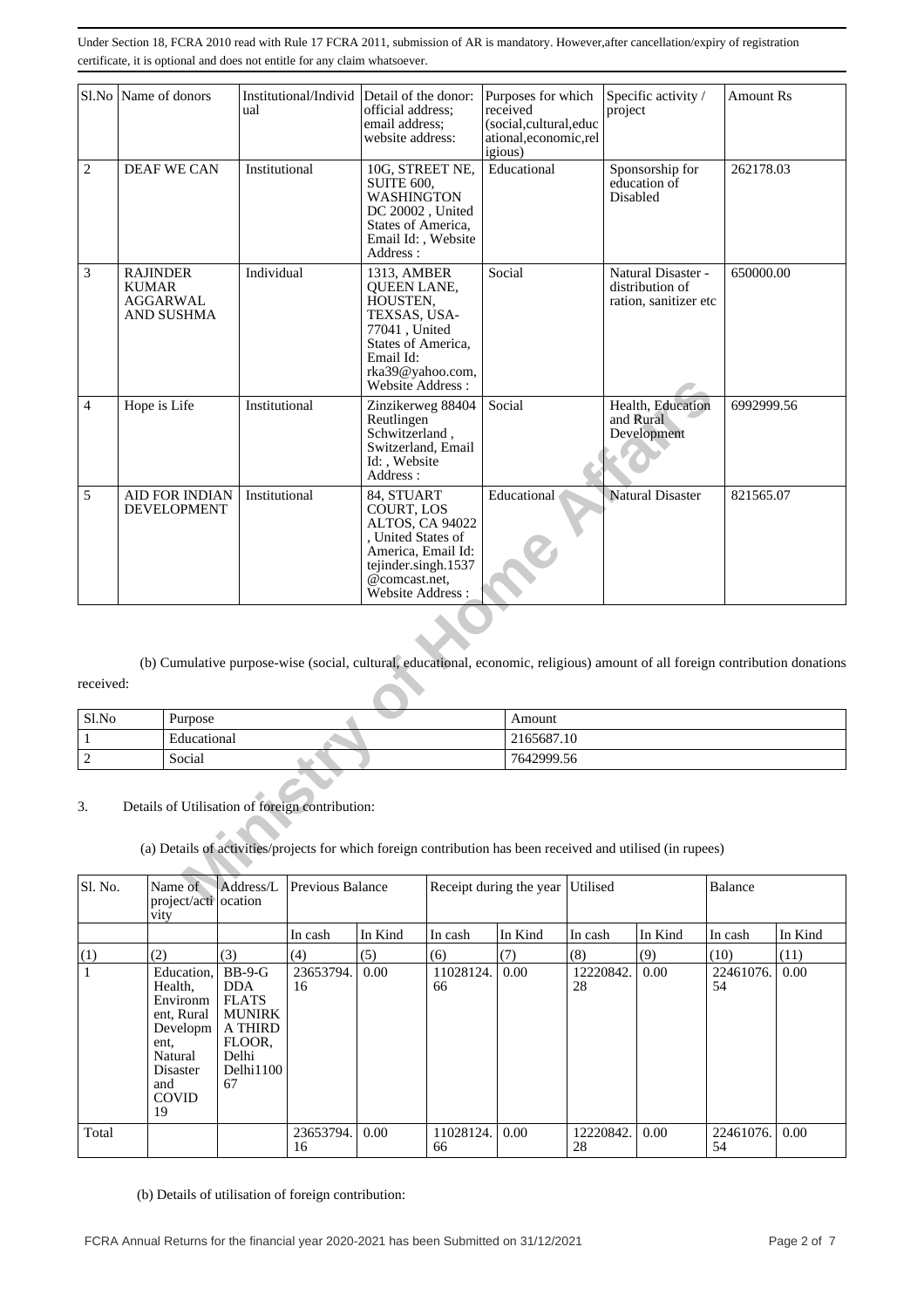(i) Utilisation\*\* for projects as per aims and objectives of the person/association(Rs.): 11967146.18

(ii) Total administrative expenses as provided in rule 5 of the Foreign Contribution (Regulation) Rules, 2011 (Rs.)

:253696.00

(iii) Total utilisation of foreign contribution  $(Rs.)$  (i+ii):12220842.18

\*\* It is affirmed that the utilisation of foreign contribution is not in contravention of the provisions contained in the Foreign Contribution(Regulation) Act, 2010 (42 of 2010) and more particularly in section 9 and section 12 of the Act which, inter-alia, states that the acceptance of foreign contribution is not likely to affect prejudicially:

- (A) the soverignty and integrity of india; or.
- (B) the security, strategic, scientific or economic interest of the state; or
- (C) the public interest; or
- (D) freedom or fairness of election to any Legistature; or
- (E) friendly relations with any foreign state; or

|         | (E) friendly relations with any foreign state; or                                                                                                   |                         |               |                                           |                                  |
|---------|-----------------------------------------------------------------------------------------------------------------------------------------------------|-------------------------|---------------|-------------------------------------------|----------------------------------|
|         | (F) harmony between religious, racial, social, lingusitic or relgional groups, castes or communities.                                               |                         |               |                                           |                                  |
|         | (c) Total purchase of fresh assets (Rs.)                                                                                                            |                         |               |                                           |                                  |
| Sl. No. | Name of project/activity                                                                                                                            | Details of fresh assets |               | Objective of<br>acquiring fresh<br>assets | Cost of fresh assets<br>(In Rs.) |
|         | (d) Foreign contribution transferred to other person/associations before 29.09.2020 (The Foreign Contribution (Regulation)<br>Amendment Act, 2020): |                         |               |                                           |                                  |
| Sl. No. | Name of the person/association                                                                                                                      | Date                    |               | Purpose                                   | Amount                           |
| (1)     | (2)                                                                                                                                                 | (3)                     |               | (4)                                       | (5)                              |
|         | (e) Total utilisation in the year $(Rs.)(b+c+d)$ 12220842.18                                                                                        |                         |               |                                           |                                  |
| 4.      | Details of unutilised foreign contribution:                                                                                                         |                         |               |                                           |                                  |
|         | (i) Total foreign contribution invested in term Deposits (Rs.):                                                                                     |                         |               |                                           |                                  |
| Sr. No. | Details                                                                                                                                             |                         | Total(in Rs.) |                                           |                                  |
| (i)     | Opening Balance of FD                                                                                                                               |                         | 12272351.00   |                                           |                                  |

| $\mathbf{r}$<br>Sl.<br>No. | /association<br>person<br>Name<br>the<br>ΩŤ | Date   | <i>Purpose</i> | 2011122<br>.  110 UI 11 |
|----------------------------|---------------------------------------------|--------|----------------|-------------------------|
| . .                        | $\sim$<br>$\sim$                            | $\sim$ |                | . J                     |

#### 4. Details of unutilised foreign contribution:

### (i) Total foreign contribution invested in term Deposits (Rs.):

| Sr. No. | Details                          | Total( in Rs.) |
|---------|----------------------------------|----------------|
| (i)     | Opening Balance of FD            | 12272351.00    |
| (ii)    | FD made during the year          | 6400000.00     |
| (iii)   | Less: realisation of previous FD | 1000000.00     |
|         | Closing balance of FD            | 17672351.00    |

(ii) Balance of unutilised foreign contribution, in cash/bank, at the end of the year(Rs):

- (a) Cash in hand: 26635.00
- (b) in FC designated bank account: 2074660.00

(c) in utilisation bank account(s): 1031249.13

5. Details of foreigners as Key functionary/working/associated: 0

6. Details of land and building remained unutilised for more than two year:

| Sl.<br>No. | land<br>and<br>building<br>.ocation<br>ΩŤ | vear of.<br>acquisition | acquisition<br>Purnose<br>ΩŤ | *1l1sat10n<br>Reason<br>unut<br>$^{\prime}$ |
|------------|-------------------------------------------|-------------------------|------------------------------|---------------------------------------------|
|            | $\sim$                                    | ັ                       |                              | $\sim$                                      |

(7) (a) Details of FCRA Account for receipt of foreign contribution (As on 31st March of the year ending): FCRA Annual Returns for the financial year 2020-2021 has been Submitted on 31/12/2021 Page 3 of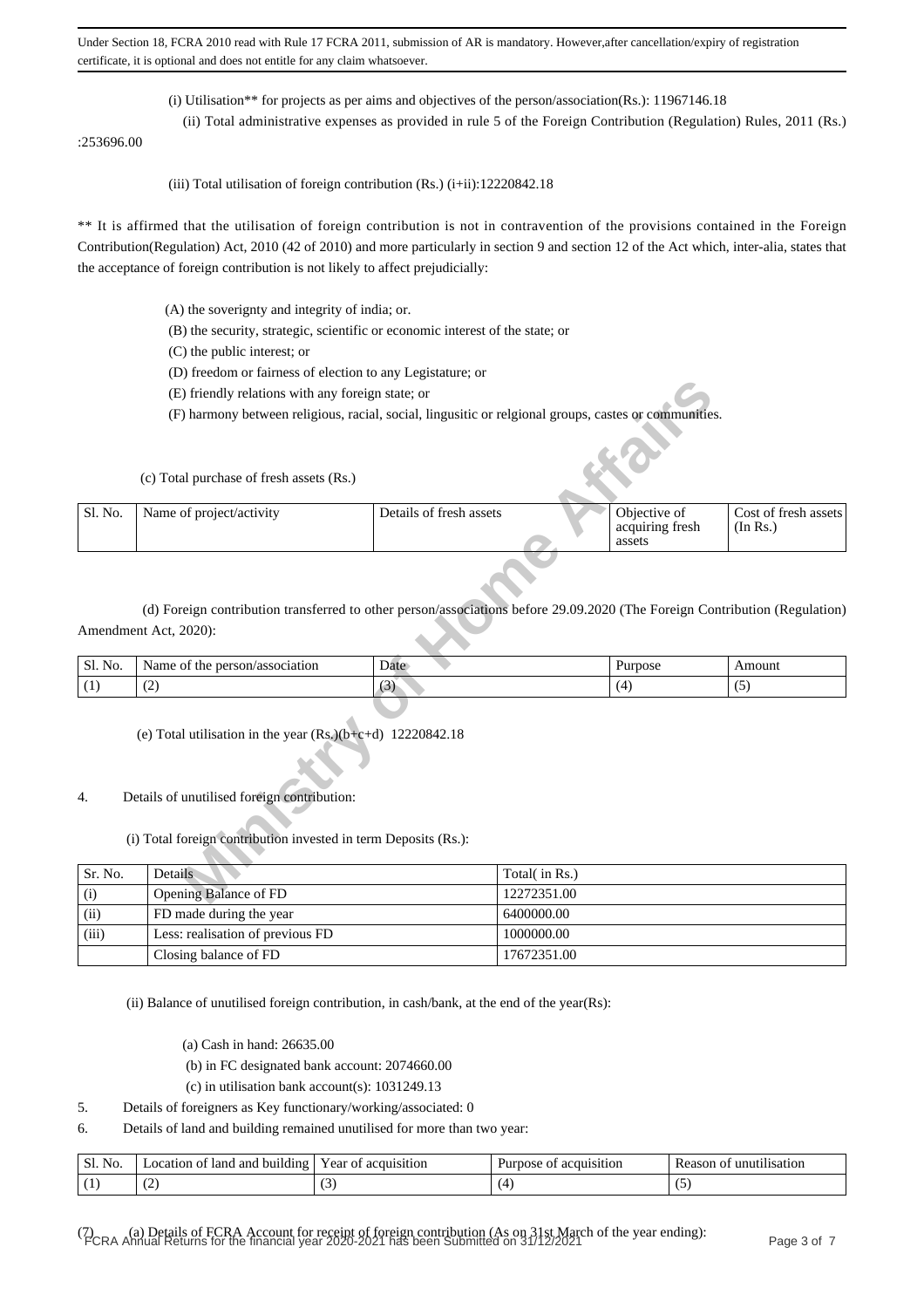| Name of the<br>Bank           | <b>Branch Address</b><br>With pincode) | Phone No.    | e-mail                               | <b>IFSC</b> Code | Account number           | Date of Opening<br>Account |
|-------------------------------|----------------------------------------|--------------|--------------------------------------|------------------|--------------------------|----------------------------|
|                               | (2)                                    | (3).         | (4)                                  | ( ح              | (6)                      |                            |
| <b>STATE BANK</b><br>OF INDIA | 11Sansad Marg,<br>New Delhi 110<br>001 | 011-23374390 | fcra.00691@sbi.c SBIN0000691<br>0.1n |                  | XXXXXXX0753   12/02/2021 |                            |

(b) Details of another FCRA Account(if any,) for keeping or utilising (As on 31st March of the year ending)

| <b>Name of the Bank</b> | Branch<br><b>Address</b> (with Pin<br>code)                                                         | Phone No.  | e-mail                            | <b>IFSC Code</b>   | <b>Account Number</b> | Date of Opening<br>Account |
|-------------------------|-----------------------------------------------------------------------------------------------------|------------|-----------------------------------|--------------------|-----------------------|----------------------------|
| (1)                     | (2)                                                                                                 | (3)        | (4)                               | (5)                | (6)                   | (7)                        |
| <b>ICICI BANK LTD</b>   | $C-17$ , $C-Block$<br>Market, Vasant<br>Vihar, NEW<br>DELHI - 110 057.<br>New Delhi DELHI<br>110057 | 9958922266 | mayank.khanoria@<br>icicibank.com | <b>ICIC0000065</b> | 6501065663            | 06/09/2002                 |

|                               | IWW DUIII DLLIII<br>110057                                               |              |                                                   |                  |                                                                                                                                      |                            |
|-------------------------------|--------------------------------------------------------------------------|--------------|---------------------------------------------------|------------------|--------------------------------------------------------------------------------------------------------------------------------------|----------------------------|
|                               |                                                                          |              |                                                   |                  | (c) Details of all utilisation bank accounts (if any) for utilisation of Foregin Contribution (As on 31st March of the year ending): |                            |
| Name of the<br>Bank           | <b>Branch Address</b><br>With pincode)                                   | Phone No.    | E-mail                                            | <b>IFSC Code</b> | Account No.                                                                                                                          | Date of Opening<br>Account |
| (1)                           | (2)                                                                      | (3).         | (4)                                               | (5)              | (6)                                                                                                                                  | (7)                        |
| <b>STATE BANK</b><br>OF INDIA | 11Sansad Marg,<br>New Delhi 110<br>001, NEW<br>DELHI, Delhi,<br>Delhi    | 011-23374390 | fcra.00691@sbi.c   SBIN0000691<br>o.in            |                  | XXXXXXX0753                                                                                                                          | 12/02/2021                 |
| <b>AXIS BANK</b>              | Safdurjung<br>Enclave<br>New Delhi, New<br>Delhi, Delhi,<br>Delhi        | 011-41092587 | SafdarjungEnclav<br>e.Branchhead@a<br>xisbank.com | UTIB0001358      | XXXXXXXXX<br>XX4455                                                                                                                  | 09/06/2016                 |
| <b>AXIS BANK</b>              | Safdarjung<br>Enclave<br>New Delhi, New<br>Delhi, Delhi,<br>Delhi        | 011-41092587 | SafdarjungEnclav<br>e.Branchhead@a<br>xisbank.com | UTIB0001358      | XXXXXXXX<br>XX5814                                                                                                                   | 04/10/2014                 |
| <b>AXIS BANK</b>              | Safdarjung<br>Enclave<br>New Delhi, New<br>Delhi, Delhi,<br>Delhi        | 011-41092587 | SafdarjungEnclav<br>e.Branchhead@a<br>xisbank.com | UTIB0001358      | XXXXXXXXX<br>XX4081                                                                                                                  | 01/11/2014                 |
| <b>AXIS BANK</b>              | Safdarjung<br>Enclave<br>New Delhi, New<br>Delhi, Delhi,<br>Delhi        | 011-41092587 | SafdarjungEnclav<br>e.Branchhead@a<br>xisbank.com | UTIB0001358      | XXXXXXXXX<br>XX6252                                                                                                                  | 09/06/2016                 |
| <b>AXIS BANK</b>              | Safdarjung<br><b>Enclave New</b><br>Delhi, New<br>Delhi, Delhi,<br>Delhi | 011-41092587 | SafdarjungEnclav<br>e.Branchhead@a<br>xisbank.com | UTIB0001358      | XXXXXXXXX<br>XX2391                                                                                                                  | 30/12/2014                 |
| <b>AXIS BANK</b>              | Safdarjung<br>Enclave<br>New Delhi, New<br>Delhi, Delhi,<br>Delhi        | 011-41092587 | SafdarjungEnclav<br>e.Branchhead@a<br>xisbank.com | UTIB0001358      | XXXXXXXXX<br>XX4535                                                                                                                  | 18/02/2016                 |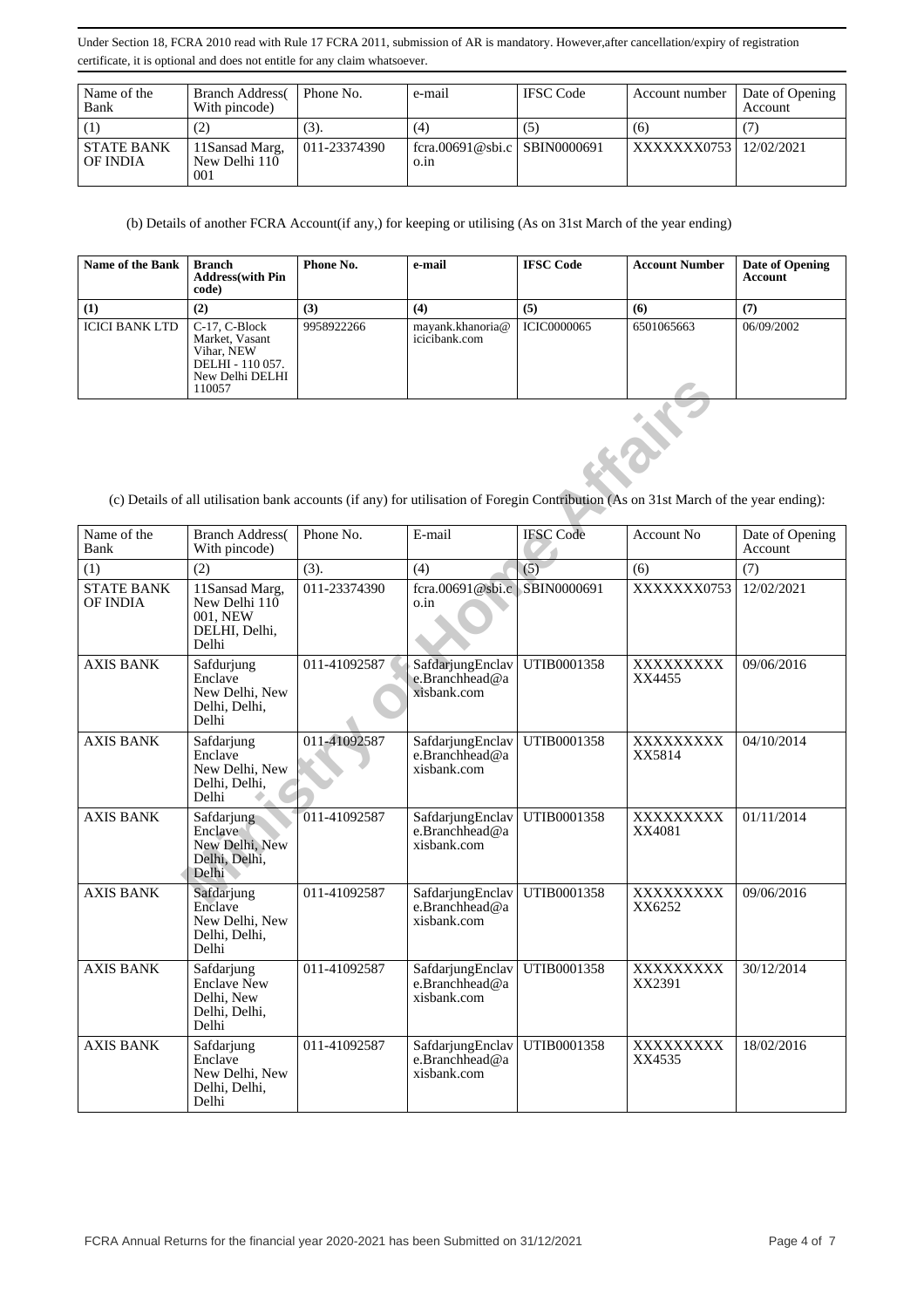| Name of the      |                                                                                                                                                                                                                   | Phone No.    | E-mail                                            |                  |                     |                            |
|------------------|-------------------------------------------------------------------------------------------------------------------------------------------------------------------------------------------------------------------|--------------|---------------------------------------------------|------------------|---------------------|----------------------------|
| Bank             | <b>Branch Address</b><br>With pincode)                                                                                                                                                                            |              |                                                   | <b>IFSC</b> Code | Account No          | Date of Opening<br>Account |
| <b>AXIS BANK</b> | <b>GROUND</b><br><b>FIRST FLOOR</b><br>BASEMENT,<br>PLOT NO 7<br>BLOCK-6 7,<br><b>LOCAL</b><br><b>SHOPPING</b><br><b>COMPLEX</b><br><b>NEW DELHI</b><br>DELHI 110029,<br>New Delhi,<br>Delhi, Delhi               | 011-41092587 | SafdarjungEnclav<br>e.Branchhead@a<br>xisbank.com | UTIB0001358      | XXXXXXXXX<br>XX0229 | 16/04/2018                 |
| <b>AXIS BANK</b> | <b>GROUND</b><br><b>FIRST FLOOR</b><br>BASEMENT,<br>PLOT NO 7<br>BLOCK-6 7,<br><b>LOCAL</b><br><b>SHOPPING</b><br><b>COMPLEX</b><br><b>NEW DELHI</b><br>DELHI 110029,<br>NEW DELHI,<br>Delhi, Delhi               | 011-41092587 | SafdarjungEnclav<br>e.Branchhead@a<br>xisbank.com | UTIB0001358      | XXXXXXXXX<br>XX4548 | 16/04/2018                 |
| <b>AXIS BANK</b> | <b>GROUND</b><br><b>FIRST FLOOR</b><br>BASEMENT,<br>PLOT NO 7<br>BLOCK-6 7,<br><b>LOCAL</b><br><b>SHOPPING</b><br><b>COMPLEX</b><br>NEW DELHI<br>DELHI 110029,<br>New Delhi,<br>Delhi, Delhi                      | 011-41092587 | SafdarjungEnclav<br>e.Branchhead@a<br>xisbank.com | UTIB0001358      | XXXXXXXXX<br>XX2236 | 20/04/2018                 |
| <b>AXIS BANK</b> | <b>GROUND</b><br><b>FIRST FLOOR</b><br>BASEMENT,<br>PLOT NO 7<br>BLOCK-6 7,<br><b>LOCAL</b><br><b>SHOPPING</b><br><b>COMPLEX</b><br><b>NEW DELHI</b><br>DELHI 110029,<br>New Delhi,<br>Delhi, Delhi               | 011-41092587 | SafdarjungEnclav<br>e.Branchhead@a<br>xisbank.com | UTIB0001358      | XXXXXXXXX<br>XX2236 | 20/04/2018                 |
| <b>AXIS BANK</b> | <b>GROUND</b><br><b>FIRST FLOOR</b><br><b>BASEMENT,</b><br>PLOT NO 7<br><b>BLOCK-6 7,</b><br><b>LOCAL</b><br><b>SHOPPING</b><br><b>COMPLEX</b><br><b>NEW DELHI</b><br>DELHI 110029,<br>New Delhi,<br>Delhi, Delhi | 011-41092587 | SafdarjungEnclav<br>e.Branchhead@a<br>xisbank.com | UTIB0001358      | XXXXXXXX<br>XX4658  | 21/04/2018                 |
| <b>AXIS BANK</b> | <b>GROUND</b><br><b>FIRST FLOOR</b><br>BASEMENT,<br>PLOT NO 7<br>BLOCK-6 7,<br><b>LOCAL</b><br><b>SHOPPING</b><br><b>COMPLEX</b><br><b>NEW DELHI</b><br>DELHI 110029,<br>New Delhi,<br>Delhi, Delhi               | 011-41092587 | SafdarjungEnclav<br>e.Branchhead@a<br>xisbank.com | UTIB0001358      | XXXXXXXXX<br>XX4658 | 21/04/2018                 |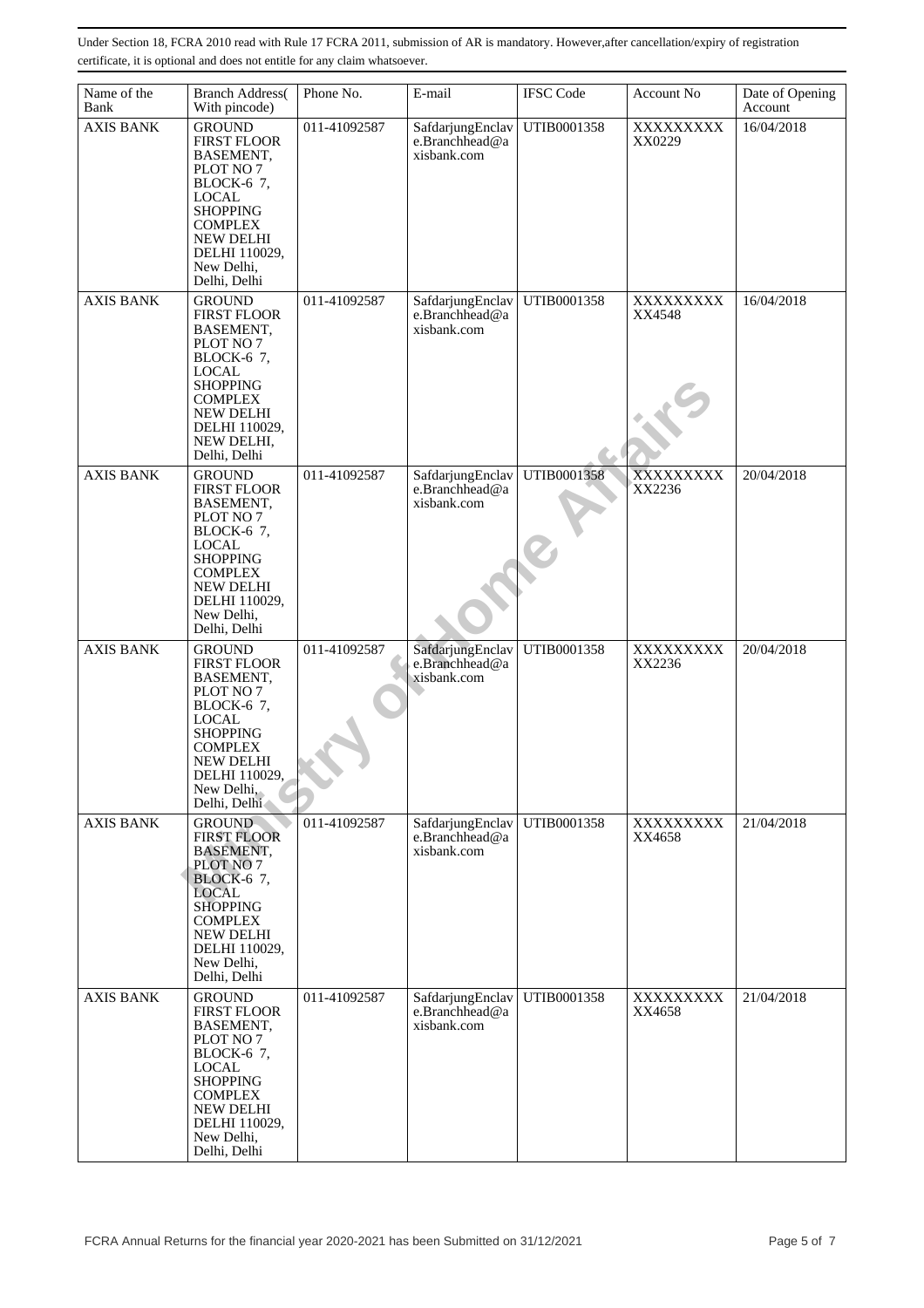| Name of the<br>Bank | <b>Branch Address</b><br>With pincode)                                                                                                                                                | Phone No.    | E-mail                                                          | <b>IFSC</b> Code | Account No          | Date of Opening<br>Account |
|---------------------|---------------------------------------------------------------------------------------------------------------------------------------------------------------------------------------|--------------|-----------------------------------------------------------------|------------------|---------------------|----------------------------|
| <b>AXIS BANK</b>    | <b>GROUND</b><br><b>FIRST FLOOR</b><br>BASEMENT,<br>PLOT NO 7<br>BLOCK-6 7.<br>LOCAL<br><b>SHOPPING</b><br><b>COMPLEX</b><br>NEW DELHI<br>DELHI 110029,<br>New Delhi,<br>Delhi, Delhi | 011-41092587 | SafdarjungEnclav   UTIB0001358<br>e.Branchhead@a<br>xisbank.com |                  | XXXXXXXXX<br>XX9931 | 21/04/2018                 |

8 \*Whether during the period under report:

| (i)                | any foreign contribution was transferred to any FCRA registered association?                                                                                      | No             |
|--------------------|-------------------------------------------------------------------------------------------------------------------------------------------------------------------|----------------|
| (ii)               | any foreign contribution was transferred to any Non FCRA registered<br>association?                                                                               | N <sub>0</sub> |
| (iii)              | any functionary of the Association has been prosecuted or convicted under the<br>law of the land?                                                                 | N <sub>0</sub> |
| (iv)               | any asset created out of foreign contribution is registered in names other than the No<br>name of Association?                                                    |                |
| (v)                | any domestic contribution has been created in any FCRA Account?                                                                                                   | N <sub>0</sub> |
| (vi)               | the Association has received any foreign Contribution in an account other than<br>the designated FCRA receipt Account?                                            | No             |
| (vii)              | the Association has utilised foreign contribution for any purpose other than the<br>defined purposes in the FCRA certificate of registration or prior permission? | No             |
| (viii)             | the Association has invested any foreign contribution in any speculative activity<br>as defined in rule 4 of the Foreign Contribution (Regulation) Rules, 2011?   | N <sub>0</sub> |
| (ix)               | the Association or any of its functionary/office bearer has violated any of the<br>conditions as enumerated under sub-section (4) of section 12 of the Act?       | N <sub>0</sub> |
| (x)                | the Association has made expenditure on Administrative expenses exceeding 20<br>per cent of the foreign contribution received?                                    | No             |
| $(x_i)$            | any fixed asset acquired out of foreign contribution has been sold out?                                                                                           | N <sub>0</sub> |
| (xii)              | sale proceed of above fixed asset has been diverted / has not been deposited in<br><b>FCRA</b> Account?                                                           | N <sub>0</sub> |
| (xiii)             | any FD proceeds has been credited in any account other than FCRA Account?                                                                                         | No             |
| (xiv)              | any organization/entity not belonging to the Association is being<br>managed/financially supported by the Association?                                            | N <sub>0</sub> |
| $\left( xy\right)$ | the Association has utilised any foreign contribution outside India?                                                                                              | No             |
| *Note:             | Wherever the answer of above question is in 'yes', brief details must be provided.                                                                                |                |

#### **Declaration**

I/We Deeti Ranjita Ray hereby declare that the above particulars furnished by me are true and correct

I also affirm that the receipt of foreign contribution and its utilisation have not been violative of any of the provisions of the Foreign Contribution (Regulation) Act, 2010 (42 of 2010), and the rules, notifications or orders issued thereunder from time to time and the foreign contribution was utilised for the purpose(s) for which the person/association was granted registration/prior permission by the Central Government.



DEETI RANJITA RAY [Name of the Chief Functionary (Chief Functionary)